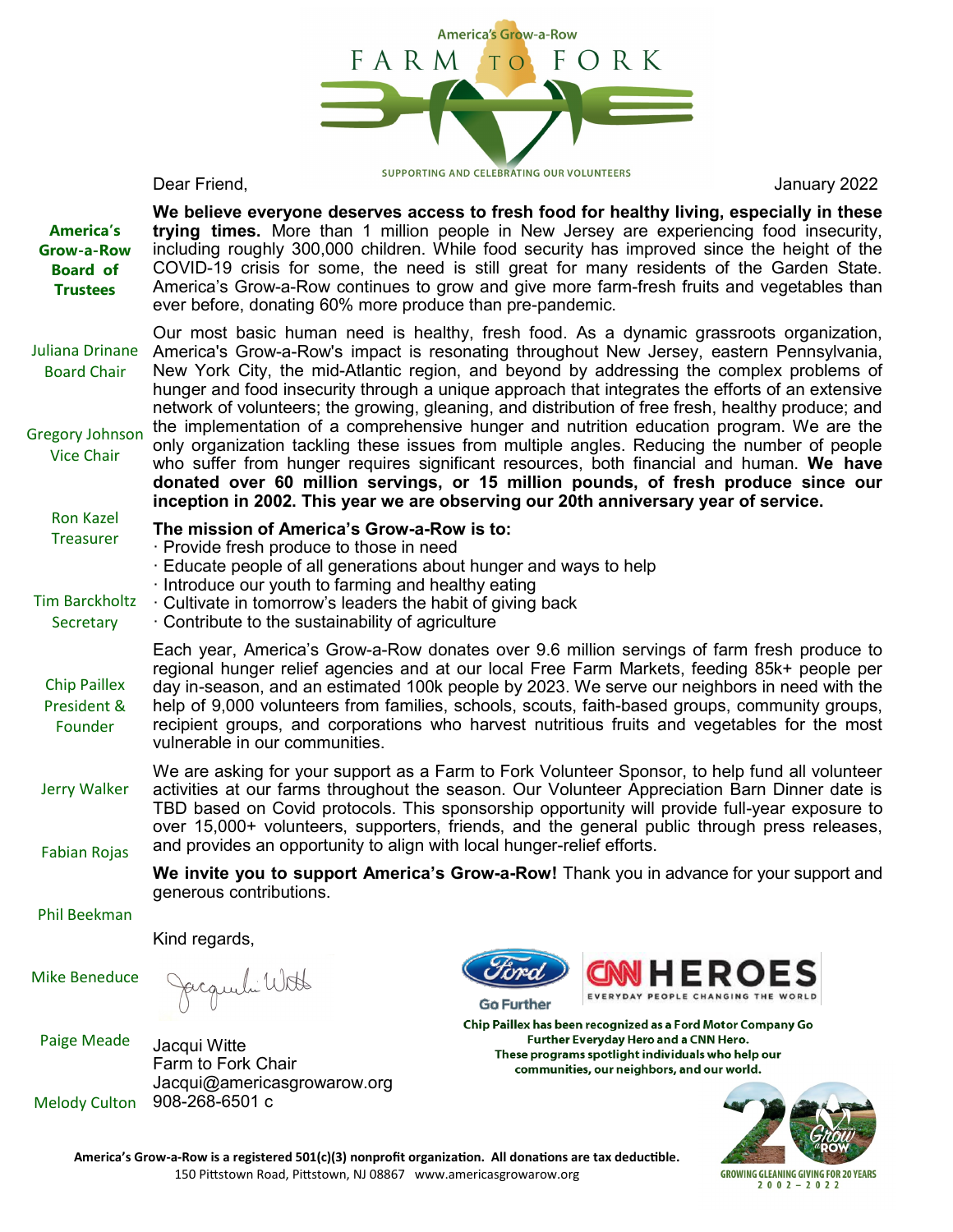

# **2022 Farm to Fork Volunteer Sponsorship**

The Farm to Fork Volunteer Sponsorship funds all volunteer activities at our farms throughout the season. Our Volunteer Appreciation Barn Dinner date is TBD based on Covid protocols. This sponsorship opportunity will provide full-year exposure to over 15,000+ volunteers, supporters, friends, and the general public through press releases, and provides an opportunity to align with local hunger-relief efforts. Your sponsorship supports the good work done by our vast network of over 9,000 volunteers who harvest and deliver 9.6 million servings of farm fresh produce throughout our growing season.

Your support provides meaningful and impactful volunteer experiences for families, schools, scouts, faith-based groups, community groups, recipient groups, and corporations who harvest nutritious fruits and vegetables for the most vulnerable in our communities.

# **LEAD SPONSORSHIP — \$25,000** *Secured by Unity Bank*

This exclusive sponsorship opportunity entitles your company to:

- Your company logo banner displayed above our stage at volunteer events throughout the year culminating at the Volunteer Appreciation Barn Dinner (date TBD)
- Full-year sponsorship recognition on our website, in all volunteer emails, on social media, and on the invitation
- Corporate logo and/or company name featured on all email invitations and newsletter promotions
- Full-day access to our newly-renovated headquarters for your corporate event tied into your volunteer experience (recreation field, outdoor grills, Wi-Fi, office space, fullyoutfitted professional kitchen, etc.)
- Exclusive mix and mingle pre-Barn Dinner cocktail hour for 10 attendees. Enjoy wine, cheese, and crudité with the AGAR Staff and Board
- 10 reserved front row seats at the Barn Dinner
- Lead sponsor exclusive opportunity to speak at the Barn Dinner and thank volunteers
- On-site acknowledgement at the Barn Dinner
- Inclusion in the event's print/web advertising and press releases
- Table space for marketing materials and giveaways at the Barn Dinner, if desired
- 10 swag bags with AGAR field t-shirts, mugs, etc.

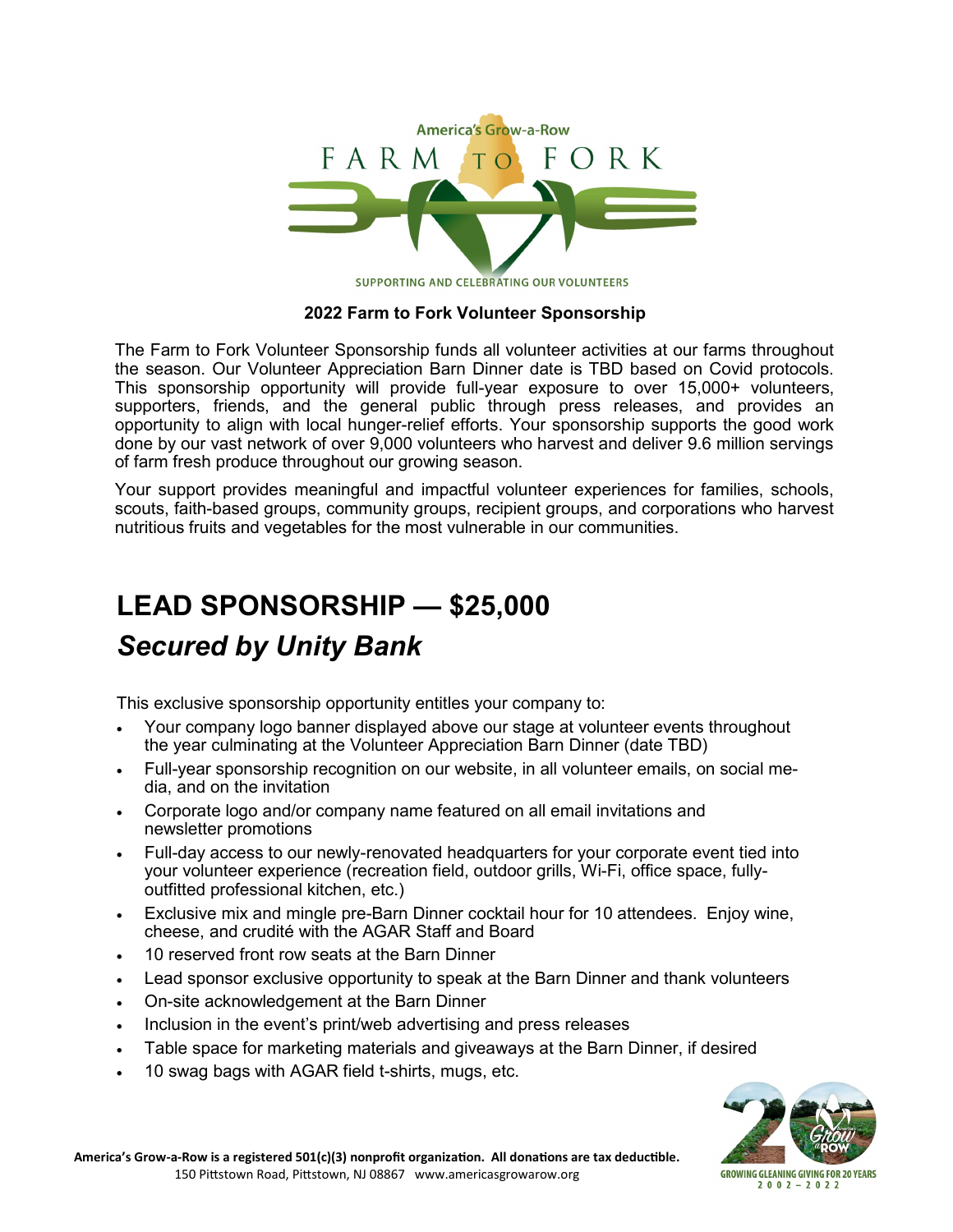

#### **CORPORATE SPONSORSHIP LEVELS**

We're offering several sponsorship levels, each of which offers year-long publicity to our growing community which includes 15,000+ volunteers, supporters, and friends and provides an opportunity to align with local hunger-relief efforts.

The Farm to Fork Volunteer Sponsorship funds all volunteer activities at our farms throughout the season. Our Volunteer Appreciation Barn Dinner date is TBD based on Covid protocols. Your support provides meaningful and impactful volunteer experiences for families, schools, scouts, faith-based groups, community groups, recipient groups, and corporations who harvest nutritious fruits and vegetables for the most vulnerable in our communities.

### **Platinum Sponsor—\$10,000**

- Your company logo banner displayed above our stage at volunteer events throughout the year culminating at the Volunteer Appreciation Barn Dinner (date TBD)
- Full-year sponsorship recognition on our website, in all volunteer emails, and on social media
- Full-day access to our newly-renovated headquarters for your corporate event tied into your volunteer experience (recreation field, outdoor grills, Wi-Fi, office space, fully-outfitted professional kitchen, etc.)
- Exclusive mix and mingle pre-Barn Dinner cocktail hour for 6 attendees. Enjoy wine, cheese, and crudité with the AGAR Staff and Board
- On-site acknowledgement at the Barn Dinner
- Table space for marketing materials and giveaways at the Barn Dinner, if desired
- 6 swag bags with AGAR field t-shirts, mugs, etc.

#### **Gold Sponsor—\$7,500**

- Your company logo banner prominently displayed in our education center at volunteer events throughout the year culminating at the Volunteer Appreciation Barn Dinner (date TBD)
- Full-vear sponsorship recognition on our website, in all volunteer emails, and on social media
- Exclusive mix and mingle pre-Barn Dinner cocktail hour for 4 attendees. Enjoy wine, cheese, and crudité with the AGAR staff and Board
- 4 swag bags with AGAR field t-shirts, mugs, etc.

#### **Silver Sponsor—\$5,000**

- Your company logo banner displayed in our education center at volunteer events throughout the year culminating at the Volunteer Appreciation Barn Dinner (date TBD)
- Full-year sponsorship recognition on our website, in all volunteer emails, and on social media
- Exclusive mix and mingle pre-Barn Dinner cocktail hour for 2 attendees. Enjoy wine, cheese, and crudité with the AGAR staff and Board
- 2 swag bags with AGAR field t-shirts, mugs, etc.

#### **Bronze Sponsor—\$2,500**

- Your company logo banner displayed in our education center at volunteer events throughout the year culminating at the Volunteer Appreciation Barn Dinner (date TBD)
- Full-year sponsorship recognition on our website, in all volunteer emails, and on social media
- Exclusive mix and mingle pre-Barn Dinner cocktail hour for 2 attendees. Enjoy wine, cheese, and crudité with the AGAR staff and Board

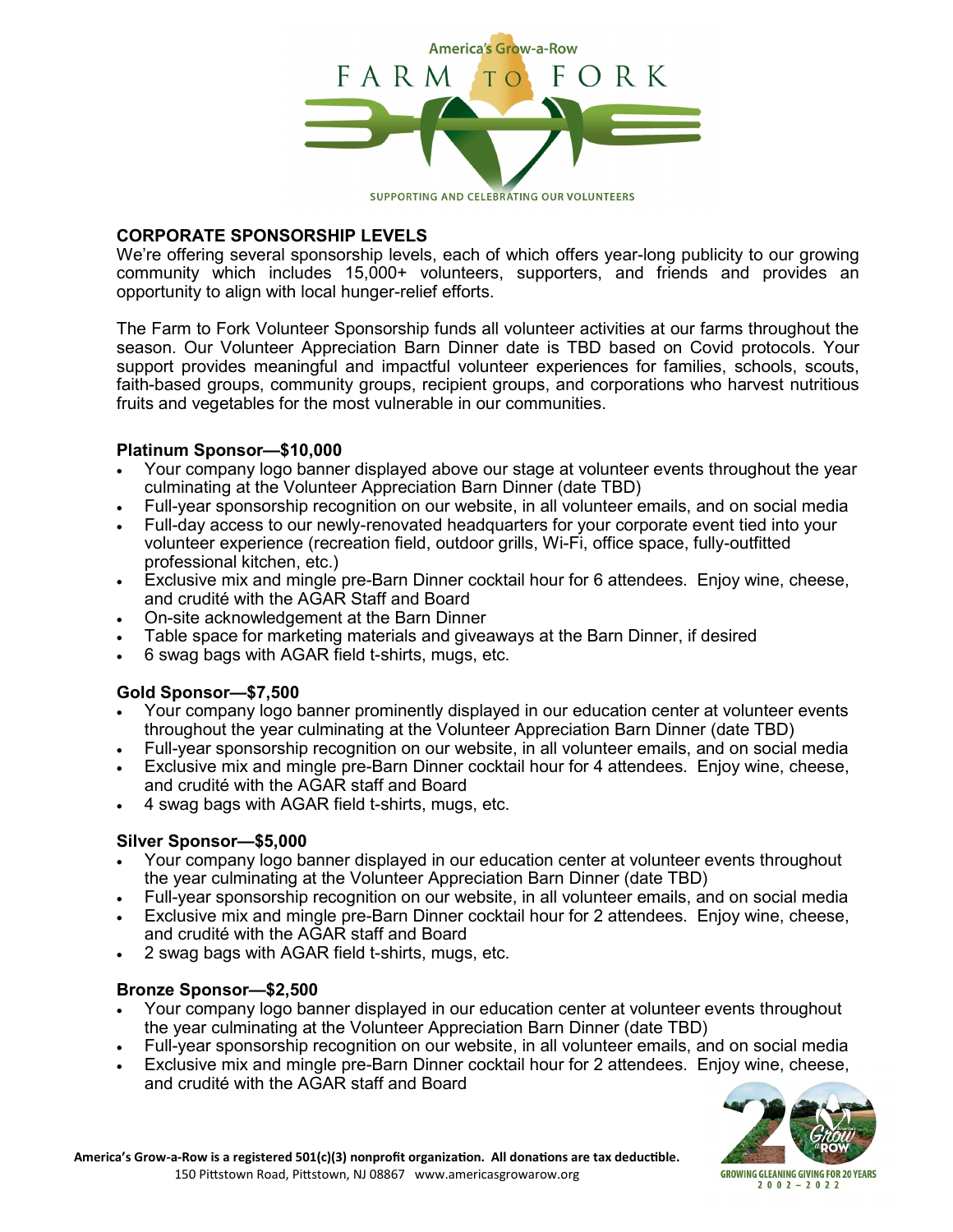### **America's Grow-a-Row**

## **Frequently Asked Questions**

- **How does AGAR harvest all of the acres of fruits and vegetables that are picked throughout the course of the season?** We are supported by 9,000 volunteers each season who assist our farm team to harvest the crops grown on our four farms to feed those in need. AGAR receives regular invitations to glean excess produce at local farms as well which our volunteers harvest.
- **How does the AGAR experience teach volunteers about the hunger issues that plague our society?** During each harvesting event, we educate our volunteers of all ages about local and regional hunger issues and then provide them with a way to be part of the solution.
- **AGAR is extremely reliant on its volunteers to accomplish its mission. Where does the organization get most of its volunteers?** Our volunteer base consists of children and adults in community organizations, schools, religious groups, families, and corporations. AGAR is also supported by volunteers who have been recipients of our produce through local food pantries or other hunger relief agencies.
- **Does AGAR offer education programs about hunger, nutrition and agriculture?** Our comprehensive education program includes instruction by staff members both virtually and at our partner agencies, schools, and community centers, as well as on-the-farm sessions during the harvest season. We provide Healthy Eating workshops for underserved children, featuring interactive lessons about the health benefits of eating a variety of fruits and vegetables. During the summer months, we bus underserved children to our farm for Grow-a-Row Kids Farm Days, which include lessons on nutrition and healthy eating, fun games, and the opportunity to harvest produce they can take home to their families and neighbors. AGAR educates youth in higher income areas of New Jersey about the hunger problem that exists locally and regionally and about the factors affecting the health of citizens in various parts of the state. We also offer these students opportunities to join our volunteer network so they can become part of the effort to solve the hunger problem. AGAR also educates our volunteers—children and adults in community groups, schools, families, and corporations—who participate in our harvesting events. In response to the pandemic and our need to shift education to virtual platforms, we have expanded offerings to include culinary education led by our Executive Chef for community groups that emphasizes budget-friendly healthy meals for families and people struggling with specific diet-related health issues such as diabetes and colorectal cancer. Our virtual education opportunities connect us with school and community partners to reach wider audiences.
- **What type of hunger relief agencies does AGAR support?** AGAR is an important source of fresh produce for some of the largest hunger relief agencies in the region, including Community FoodBank of New Jersey, City Harvest in NYC, Philabundance in Philadelphia, and the Mid-Atlantic Regional Cooperative, a regional produce distribution system for Feeding America food banks, currently serving food banks from New England to Virginia. We also donate farm fresh produce to local agencies, food pantries, soup kitchens, and at Free Farm Markets. These agencies are facing unprecedented need right now, as many people are experiencing food insecurity for the first time in their lives. As a dynamic grassroots organization, AGAR's impact is resonating throughout New Jersey, eastern Pennsylvania, New York City, the mid-Atlantic region, and beyond by addressing the complex problems of hunger and food insecurity through a unique approach that integrates the efforts of an extensive network of volunteers; the growing, gleaning, and distribution of free fresh, healthy produce; and the implementation of a comprehensive hunger and nutrition education program. We are the only organization tackling these issues from multiple angles.
- **With over 2.4 million pounds of fresh produce being delivered to those in need each year, how does AGAR get all of the fruits and vegetables to the hunger relief agencies?** AGAR relies on both its volunteers and other hunger relief organizations that already have trucking and delivery infrastructure in place. Our off-the-field produce rescue program with local supermarkets allows volunteers to deliver produce to select agencies that require smaller amounts of produce than the traditional large quantities that the food banks generally need. Each year, AGAR donates over 9.6 million servings of farm fresh produce to regional hunger relief agencies and at our local Free Farm Markets, feeding 85k+ people per day in-season, and an estimated 100k people by 2023.
- **How does AGAR use the Farm to Fork Kitchen?** AGAR brings children from underserved communities to our farm to learn about agriculture and healthy eating, harvest fruits and vegetables to take home, and prepare a snack with fresh produce in our Farm to Fork Kitchen. These visits help forge the connection between farm, plate, and a healthy body. In 2020, we invested in the necessary technology to facilitate virtual healthy eating and culinary education from our Farm to Fork Kitchen, led by our Executive Chef. As a result, we reached 2,440 children and adults through virtual education in 2021 vs. a previously projected 1,000 participants.

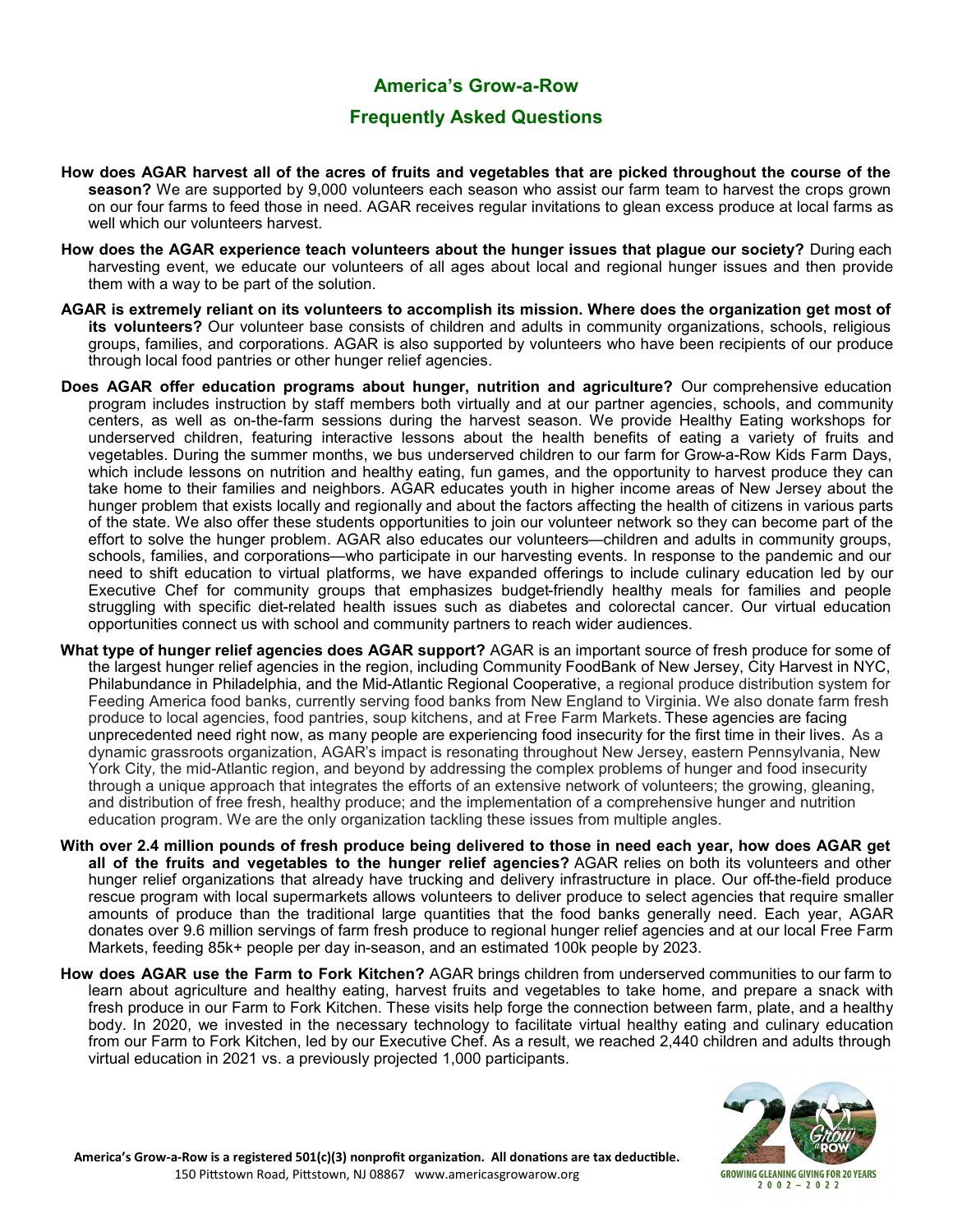- **What key performance indicators are used to evaluate the output and outcomes of the program?** AGAR measures our success by the total pounds of produce donated to our partner agencies; number of agencies served; number of individuals served; number of servings delivered; number of children participating in our education program and in Grow-a-Row Kids Farm Days; number of volunteers participating in our program and being educated; number of harvesting events hosted; number of Recipient Volunteers participating in our program; number of Free Farm Markets held; and number of varieties of produce donated. Our partner agencies help us determine the outcome data in terms of the number of clients served. We also conduct a survey of our Free Farm Market recipients to measure outcomes and impact of our program with regard to improved eating habits and resultant improved health.
- **What funding sources does AGAR rely on in order to keep the program not just functional but also growing?** AGAR is funded by a mix of private donations and foundation grants. In addition to applying for numerous grants to cover our expenses, we run an Annual Fund Campaign that occurs in the spring and fall. AGAR also offers the Pennies 4 Produce initiative and corporate sponsorship opportunities.
- **How does AGAR recognize funders and donors?** AGAR recognizes its funders in numerous ways via our website, monthly e-newsletters, social media, several public media outlets, and on our walls in our headquarters barn. Recognition can be customized based on our funder's preferences. AGAR as an organization has been recognized in statewide and national media over 200 times in print, on TV, and on the radio. As a result, we have cultivated many public relations contacts.
- **Does AGAR apply for or accept any taxpayer funded programs?** AGAR does not accept any government funding, state or federal, and is completely funded via corporate and private donations. In 2020, AGAR did accept one-time PPP funding to help bridge the gap during the onset of the pandemic and economic crisis.
- **How will my donation be used?** With the national average falling somewhere around 75%, AGAR is proud to announce that 83% of our budget supports the programs and services we provide.
- **Has AGAR been recognized for its mission and successes?** AGAR has received numerous awards including: Comcast NBCUniversal Project Innovation Award, 2021; GlaxoSmithKline Community Partnership Award, 2021; Hunterdon Healthcare Foundation Community Spirit Honoree, 2019; Morris County Chamber of Commerce Not For Profit Excellence Award, 2019; National Employee Choice GSK IMPACT Award, 2018; New Jersey Association of Student Councils State Charity, 2017-2018; Bank of America Neighborhood Builders Award, 2017; Farm Credit 100 Fresh Perspectives Honoree, 2016; TEDx Morristown Presenter, 2015; Team Walker Leo Zatta Award, 2015; CNN Hero, 2014; Ford Motor Company Go Further Everyday Hero, 2014; Impact 100 Garden State \$100,000 Award, 2014; Hunterdon County's Top 10 Movers & Shakers, 2014; ShopRite of Hunterdon County Community Service Recognition, 2014; MLK Drum Major for Service Award from Raritan Valley Community College, 2014; *Edible Jersey* Non-Profit Local Hero Award, 2012; Bank of America Neighborhood Excellence Initiative Local Hero Award, 2011; Appointed by Governor to New Jersey Hunger Prevention Advisory Committee, 2011; Governor's New Jersey Hero Honor, 2010; Russ Berrie Making a Difference Grand Prize Award, 2010; Hunterdon County Chamber of Commerce Good Neighbor of the Year, 2010; Acorn Montessori Community Leader Award, 2010; United Way of Hunterdon County Volunteer of the Year, 2008; National Jefferson Award, 2007; NORWESCAP Outstanding Community Service Award, 2007.
- **How severe is the current hunger issue in the state of New Jersey?** Approximately 800,000 people in New Jersey are experiencing food insecurity, including roughly 200,000 children. While food security has improved since the height of the COVID-19 crisis for some, the need is still great for many residents of the Garden State. America's Grow -a-Row continues to grow and give more farm-fresh fruits and vegetables than ever before, donating 60% more produce than pre-pandemic.
- **Why is AGAR so important to the hunger relief organizations it supports and the clients they serve?** Many of New Jersey's food pantries, crisis centers, and soup kitchens tell us that the produce received from AGAR is the only fresh food that their recipients have access to eat.
- **Briefly speaking, what are the future plans of AGAR?** AGAR acquired our fourth farm, a 100-acre fully equipped site that was generously donated to us. This new farm will enable us to further expand our operations and reach even more people in need.